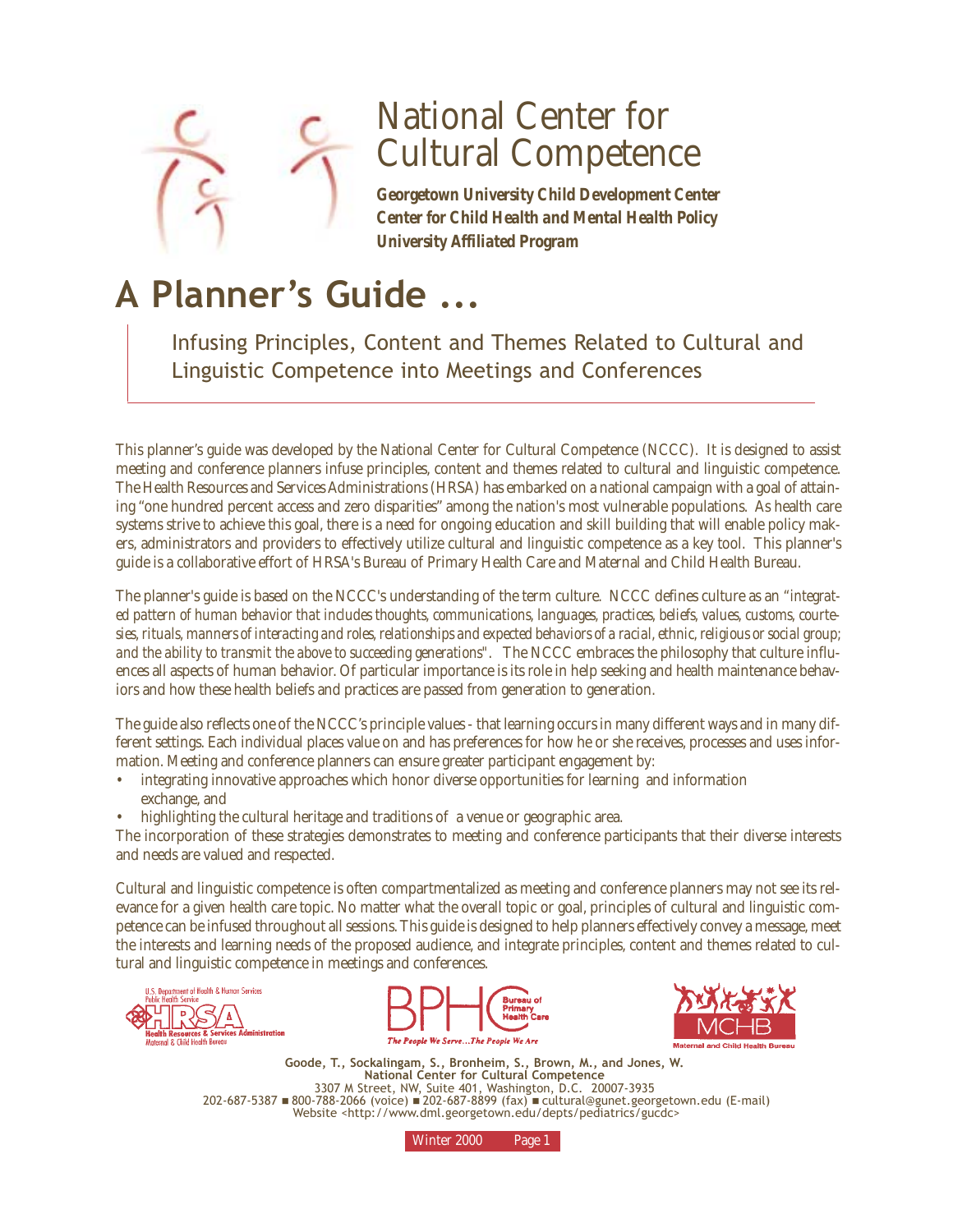## **Planning the Content**

□ Convene a planning committee whose membership represents diverse perspectives and backgrounds from the organization planning the meeting, the intended audience, and especially consumers and families.

 $\Box$  Determine if the sponsoring organization endorses a definition or philosophy on cultural competency. If not, the planning committee should decide on a definition of cultural competence that will be used for the meeting or conference. This should be shared in advance with presenters and in the conference materials for participants. (See Resource Section/Topic Area – Definitions and Underlying Principles).

■ Identify the intended audience for the meeting or conference and gauge their level of knowledge and skills related to cultural or linguistic competence. Considerations may include:

• how cultural and linguistic competence relates to the roles of the audience members (e.g. policy makers, administrators, service providers, researchers, academicians, consumers and family members and advocates).

the educational and literacy levels of the audience.

• the ways in which the culture of audience members may influence their preference for participation in various meeting formats (e.g. listening v. speaking; formal v. informal; and culturally defined age and gender roles which may dictate appropriate spokespeople for specific groups and communities).

 $\Box$  Determine the goal(s) for infusing culturally or linguistically competent content into meetings and conferences, which may include:

- *raising awareness* of cultural and linguistic competence.
- *increasing understanding and knowledge* of cultural and linguistic competence related to the delivery of health care services.

• *developing skill sets* that apply knowledge of cultural and linguistic competence to health disparities, health care access and utilization, consumer and provider satisfaction and participatory research methodologies.

 $\Box$  Determine strategies for integrating principles, content and themes related to cultural or linguistic competence that may include:

- plenary sessions that can *raise the awareness* of the entire meeting or conference audience.
- individual sessions, panel presentations, interest groups and round table discussions to *increase knowledge and understanding* of meeting or conference participants.
- formats that allow for extensive time frames to *develop skills sets* including pre-meeting or conference workshops, special meeting or conference tracks, or entire meetings or conferences.
- Plan meeting or conference activities that promote peer technical assistance, self-directed and interactive learning experiences, and opportunities for casual exchange. This strategy can be utilized effectively within a cultural context. (See Example in Text Box on page 4.)

 $\Box$  Choose speakers with expertise in the particular topic to be addressed who are culturally and ethnically diverse. Consumers and family members bring unique perspectives and expertise and can fulfill essential roles as speakers in meeting and conferences.

■ Develop guidelines for speakers that assist them in addressing issues of culture within the content and context of their presentation, which may include:

• providing the definition of cultural competence to be used for the meeting. Speakers who use a different

| Goode, T., Sockalingam, S., Bronheim, S., Brown, M., and Jones, W.                                |
|---------------------------------------------------------------------------------------------------|
| National Center for Cultural Competence                                                           |
| 3307 M Street, NW, Suite 401, Washington, D.C. 20007-3935                                         |
| 202-687-5387 ■ 800-788-2066 (voice) ■ 202-687-8899 (fax) ■ cultural@gunet.georgetown.edu (E-mail) |
| Website <http: depts="" gucdc="" pediatrics="" www.dml.georgetown.edu=""></http:>                 |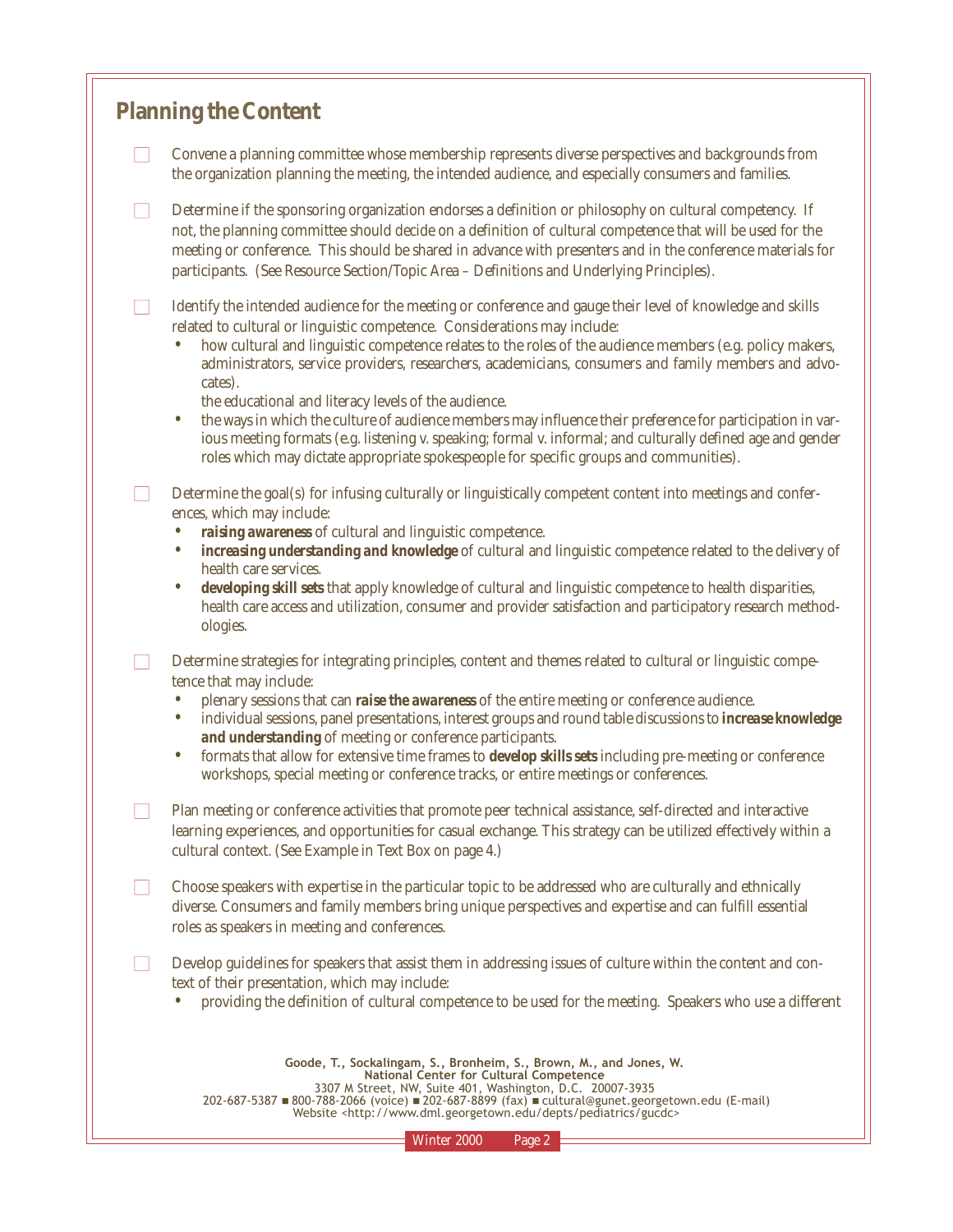definition should explicitly say so during their presentation.

- requesting that speakers consider how culture relates to their topic.
- requesting speakers who use case studies, scenarios and vignettes to provide examples that reflect diverse cultural perspectives.
- insuring that graphics and pictures used in handouts, visual aids and displays reflect culturally and ethnically diverse groups.
- providing guidance to speakers on language and literacy levels that are appropriate for the audience.
- requesting that statistics, demographic data or trends presented include information about racially, ethnically and linguistically diverse groups when appropriate. (See Resource Section/Topic Area – Data and Demographics).

The NCCC has used the strategy described below in three national workshops. The name, décor and recognition of cultural traditions changed according to the venue. El Zócalo was featured in Santa Fe, New Mexico and La Plaza in Rio Grande, Puerto Rico. The Potlatch was used in Seattle, Washington. The following is a sample invitation letter.

## *You're invited!!*

The National Center for Cultural Competence (NCCC) extends a personal invitation to you to visit *el Zócalo* during our three days together. *El Zócalo* is typically known as a Mexican public square. In many cultures, the town square is the center of activity where people come together to exchange information, have casual conversation, make purchases or barter with merchants and artisans, participate in festivals and engage in recreational activities. In keeping with the spirit of *el Zócalo*, the NCCC has reserved a room for peer technical assistance consisting of opportunities for self-directed and interactive learning experiences and casual exchange. Enclosed please find three flags bearing your name. We are inviting you to visit *el Zócalo* and place your flags on two maps (the U.S. and the world) to indicate where you call home. This is part of the **Welcome Station** and is one of five activities offered in *el Zócalo* that includes the following:

**Ideas Station-** features the *Parking Lot and Seeds of Change* activities. As ideas come to you during the workshop, please use the post-notes to write them down and to park them in the *Parking Lot. Seeds of Change* offers an opportunity to plant ideas from one community to another in hopes that they will take root and grow.

**Exchange Station-** features *Ask a Colleague* and *Give and Get* activities. *Ask a Colleague* provides an opportunity for peer exchange on a variety of issues pertaining to children with special health needs and cultural competence. *Give and Get* provides a forum for peer bartering of resources and services.

**Sharing Kitchen Wisdom-** offers opportunities for informal dialogue. Families of varied cultures practice this oral tradition of gathering around the kitchen table. Come see what's cooking in the kitchen.

**Evaluation Station-** features an array of options that require you to tell us what you really think about the *el Zócalo* and the workshop in general.

See you there!!

\*\**El Zócalo* will be available during breakfast, lunch and evening hours on Friday, Saturday and Sunday morning.

**Goode, T., Sockalingam, S., Bronheim, S., Brown, M., and Jones, W. National Center for Cultural Competence**  3307 M Street, NW, Suite 401, Washington, D.C. 20007-3935 202-687-5387 ■ 800-788-2066 (voice) ■ 202-687-8899 (fax) ■ cultural@gunet.georgetown.edu (E-mail) Website <http://www.dml.georgetown.edu/depts/pediatrics/gucdc>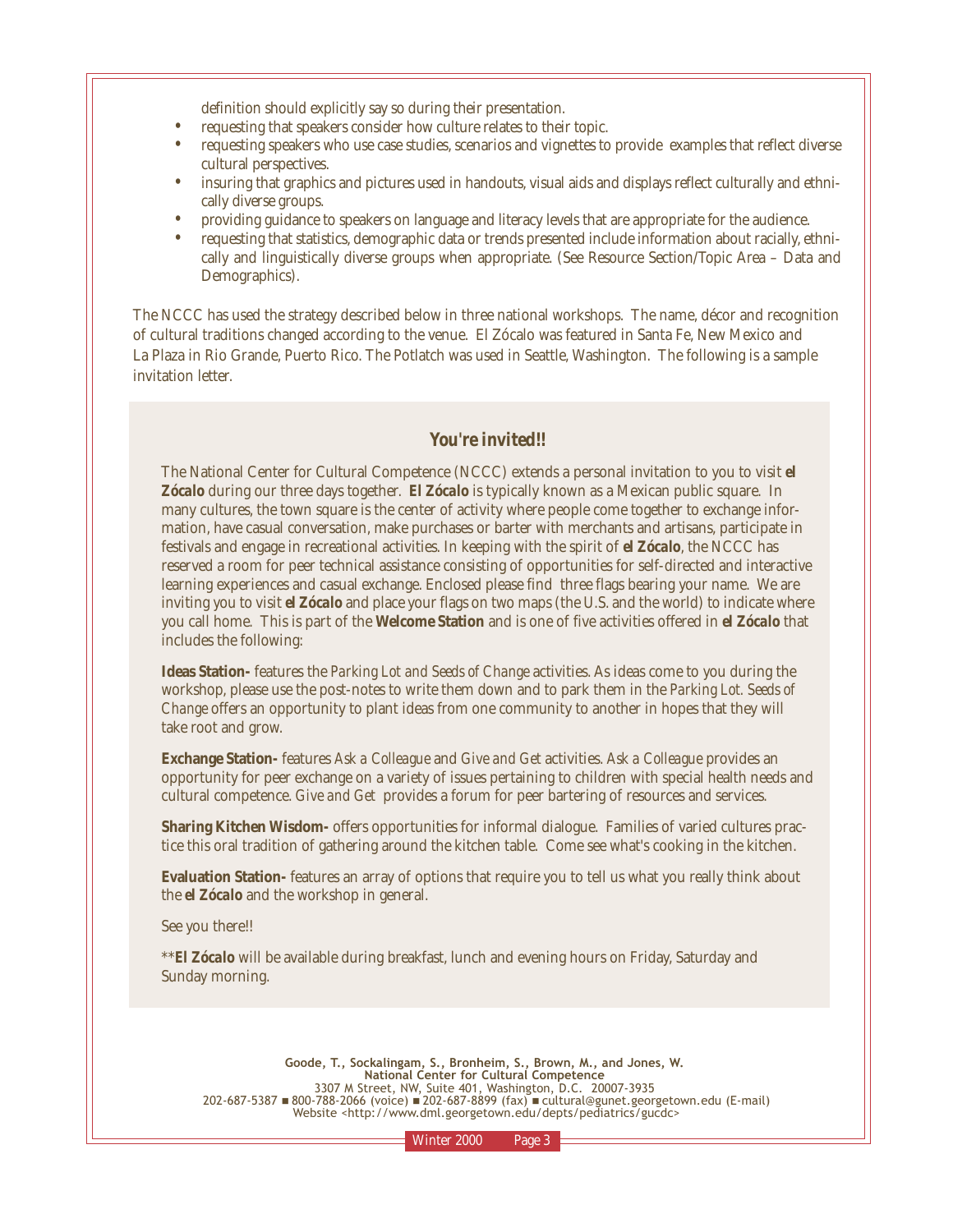## **Planning the Logistics**

- $\Box$  Select dates and times for meetings that do not conflict with cultural or religious holidays and events.
- $\Box$  Select meeting or conference facilities that are accessible. Ask participants for individual accessibility needs that will insure their full participation in meetings or conferences. This may include but is not limited to: the use of personal assistants, special dietary requirements or preferences, sign-language interpretation services or listening devices, closed caption, large print or Braille materials, transportation assistance and child or dependent care.
- $\Box$  Consider the economic impact of attending meetings or conferences for some participants. Scholarships or stipends may need to be provided to cover lost wages or to purchase meals. Direct billing for transportation and lodging can minimize out-of-pocket expenses. Conference fees may need to be waived for some participants.
- Insure that resources are allocated for the translation of all conference-related materials based on the needs of the audience. Speakers will need to submit their materials in time for translation. Set deadlines accordingly.
- Insure that resources are dedicated to the provision of interpretation services based on the needs of participants. The following examples are provided.
	- Consider fiscal and logistical issues related to the following: individual, small or large group interpretation, simultaneous or consecutive interpretation, simultaneous isolation booths and wireless head sets, or separate sessions presented in languages other than English.
	- Room size and seating arrangement need to be carefully planned. Announce at the beginning of the session that interpretation services are being provided so that speakers and participants are not distracted and annoyed by what they perceive as sideline conversations.
	- Provide instructions or briefings to speakers when simultaneous or consecutive interpretation services are utilized in their sessions (e.g. pacing of speech and articulating clearly).
	- Plan and allow for sufficient time for presentations that are interpreted.
- $\Box$  Determine the extent to which participants will require the use of a cultural broker-interpreter in order to participate fully in the meeting or conference. Cultural brokers help participants to understand meeting or conference dynamics such as terminology, process, roles and responsibilities.
- □ Consider the influence on the overall meeting or conference climate of the site selection, decor, menu and entertainment.
- □ Plan multiple strategies to evaluate the degree to which the meeting or conference infused principles, content and themes related to cultural and linguistic competence. This may include using:
	- bulletin boards, easels and post-it notes
	- small group debriefing of participants<br>• daily debriefing of conference speakers
	- daily debriefing of conference speakers when feasible
	- formal and informal evaluations
	- follow-up surveys and evaluations via telephone, correspondence or e-mail

| Goode, T., Sockalingam, S., Bronheim, S., Brown, M., and Jones, W.                                |
|---------------------------------------------------------------------------------------------------|
| National Center for Cultural Competence                                                           |
| 3307 M Street, NW, Suite 401, Washington, D.C. 20007-3935                                         |
| 202-687-5387 ■ 800-788-2066 (voice) ■ 202-687-8899 (fax) ■ cultural@gunet.georgetown.edu (E-mail) |
| Website <http: depts="" gucdc="" pediatrics="" www.dml.georgetown.edu=""></http:>                 |
|                                                                                                   |

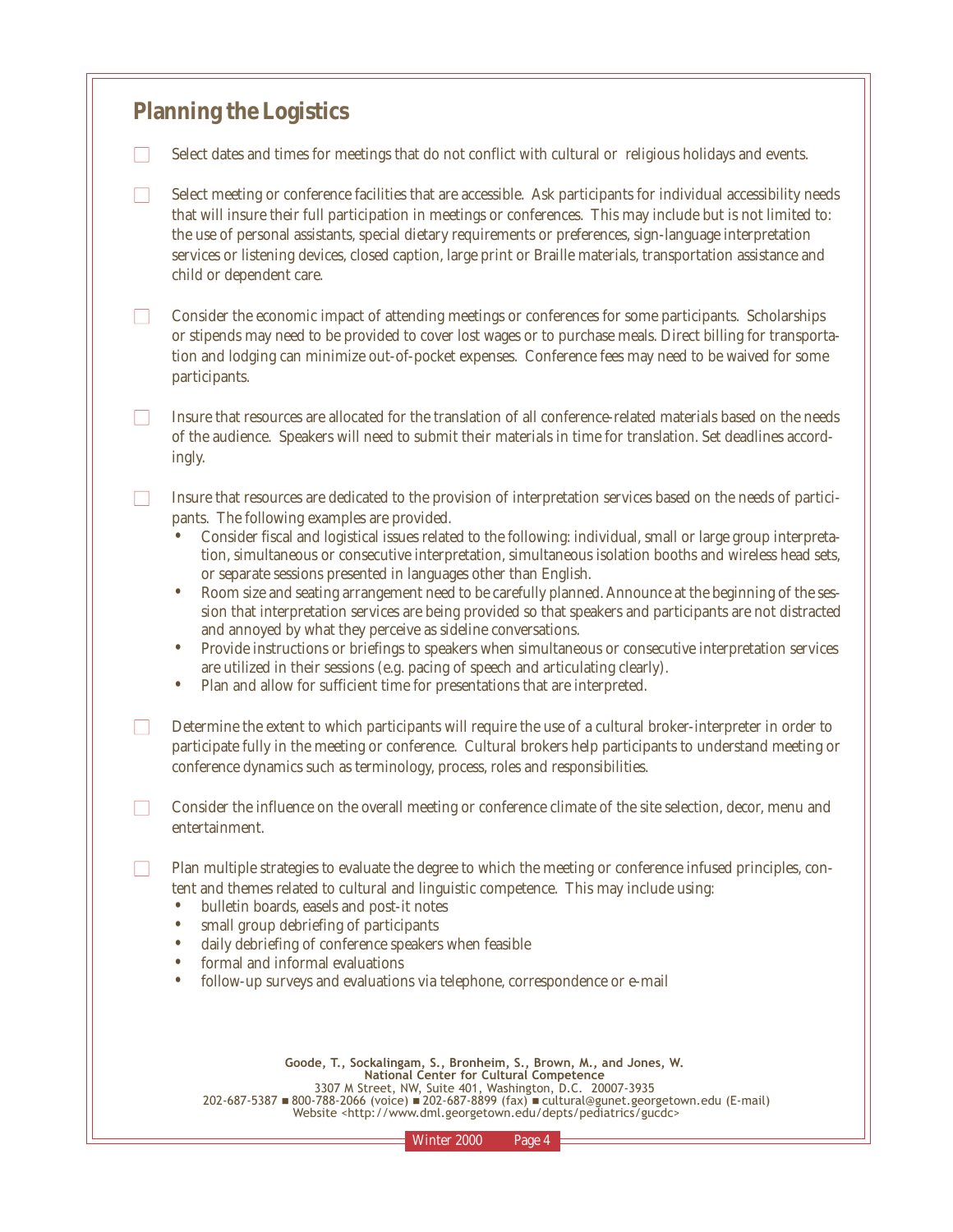$\Box$  Consider using evaluation forms that record staff position, discipline and agency or community affiliation. Data and results can be grouped and analyzed to identify:

- response trends among different segments of the audience
- specific training needs for policy makers, administrators, service providers and consumers
- participants who require basic, intermediate or advanced level training

(**See Textbox below**)

## **Evaluation Questions**

The NCCC has used an array of evaluation questions for meetings, conferences and workshops. The following are examples of questions that use open-ended and Likert formats.

These questions lend themselves to a Likert format. **How did we do?**

- the quality of foreign interpretation services
- the usefulness of printed materials (including literacy and translation)
- the content considered culturally and ethnically diverse perspectives
- depictions of diverse racial, ethnic and cultural groups were accurate and free of stereotypes
- an atmosphere of trust and respect was established that encouraged participants to openly express their views
- extent to which accommodations and supports promoted full meeting or conference participation (e.g. supports such as scholarships, stipends, pre-paid transportation and hotel expenses, child or dependent care, or specific disability related accommodations)

These open-ended questions have been well received by audiences and provided insight for future training and technical assistance activities.

I gained knowledge about .....

I think what I will remember most was .....

The information presented was useful to me in my position because .....

The information presented was easy to understand because ..... *or* was difficult to understand because .....

I am still confused about .....

My attitude has changed about .....

I can benefit from additional training at the basic, intermediate or advanced level because .....

## **Definitions**

The NCCC has provided definitions for specific terms used in the guide. The terms interpretation and translation are often used interchangeably. The NCCC makes a distinction between the two terms and has provided the following definitions.

*Translation* typically refers to the written conversions of written materials from one language to another.

*Interpretation* is the oral restating in one language of what has been said in another language. Interpreted information should accurately convey the tone, level and meaning of the information given in the original language. (National Association of Judiciary Interpreters and Translators).

**Goode, T., Sockalingam, S., Bronheim, S., Brown, M., and Jones, W. National Center for Cultural Competence**  3307 M Street, NW, Suite 401, Washington, D.C. 20007-3935 202-687-5387 ■ 800-788-2066 (voice) ■ 202-687-8899 (fax) ■ cultural@gunet.georgetown.edu (E-mail) Website <http://www.dml.georgetown.edu/depts/pediatrics/gucdc>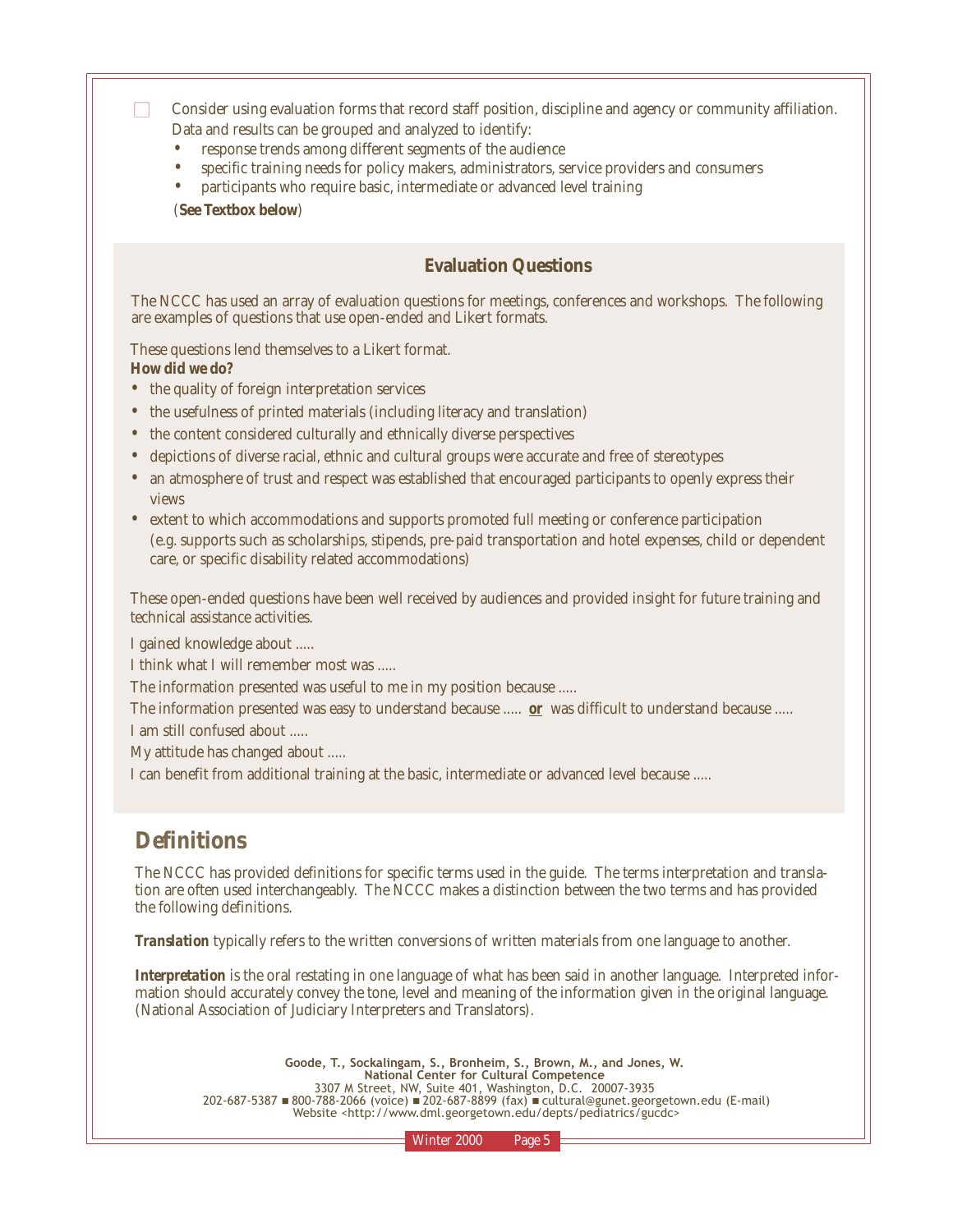*Simultaneous interpretation* is concurrent oral restating on one language of what has been said in another language.

*Consecutive interpretation* is delayed oral restating in one language of what has been said in another language.

## **FOR MORE INFORMATION……**

#### *Topic Area* **Definitions, underlying principles and models of cultural competence.**

Campinha-Bacote, J. (1994) *The Process of Cultural Competence in Health Care: Second Edition.* Wyoming, OH :Transcultural C.A.R.E. Associated Perfect Printing Press.

Evans, J. (1995) *Journey Towards Cultural Competency: Lessons Learned.* National Maternal and Child Health Resource Center on Cultural Competency, Texas Department of Health: MCH Bureau/HRSA.

Cross, T. et al., (1989) *Towards a Culturally Competent System of Care: Volume I*. Washington, DC: Georgetown University Child Development Center, CASSP Technical Assistance Center.

Roberts, R. et al. (1990) *Developing Culturally Competent Programs for Families of Children with Special Needs.* Washington, DC: Georgetown University Child Development Center.

#### *Topic Area* **Data and demographics related to cultural and linguistic competence for meeting planners and presenters.**

Health Care Rx Access for All Chartbook available at www.hrsa.dhhs.gov/newsroom/features.htm

Statistics about immigration patterns available at www.ins.usdoj.gov/graphics/aboutins/statistics/index.html

Statistic and demographic data by racial, ethnic and linguistic subgroups is available at www.census.gov and numerous pages on that site including:

Population Estimates: www.census.gov/population/www/estimates/popest.html Population Projections: www.census.gov/population/www/projections/popproj.html International Programs: www.census.gov/ipc/www

### *Topic Area* **Information about effectively providing health care services to culturally and linguistically diverse groups.**

Transcultural Nursing Society www.transculturalnursing.org

The websites of the following organizations provide an array of information and resources on providing culturally and linguistically competent health services.

Diversity RX www.DiversityRX.org

> **Goode, T., Sockalingam, S., Bronheim, S., Brown, M., and Jones, W. National Center for Cultural Competence**  3307 M Street, NW, Suite 401, Washington, D.C. 20007-3935 202-687-5387 ■ 800-788-2066 (voice) ■ 202-687-8899 (fax) ■ cultural@gunet.georgetown.edu (E-mail) Website <http://www.dml.georgetown.edu/depts/pediatrics/gucdc>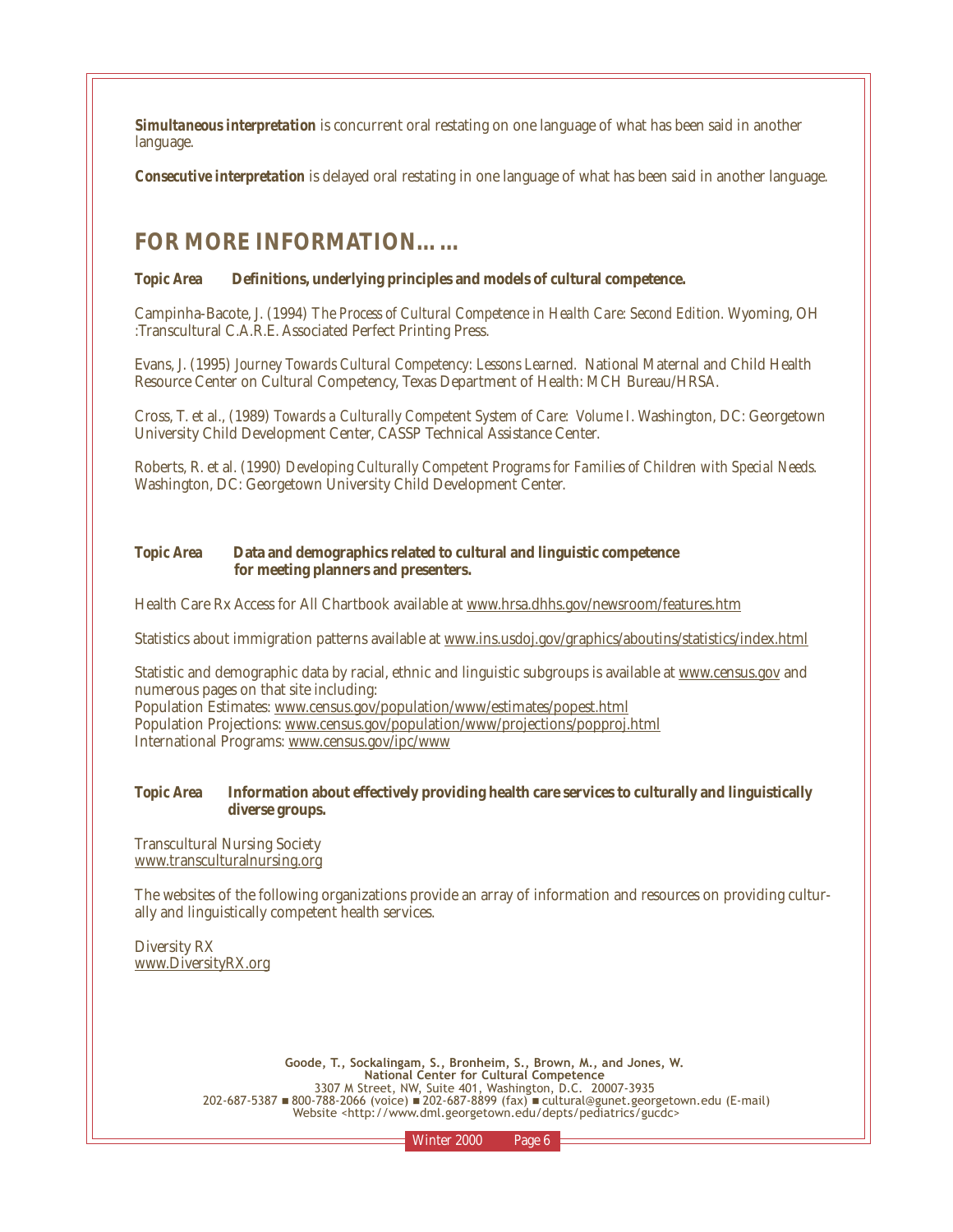National Multicultural Institute www.nmci.org

Cross Cultural Health Care Program at Pacific Medical Clinics www.xculture.org

#### *Topic Area* **Policies, definitions and guidelines of professional organizations for health care providers on cultural and linguistic competence.**

American Medical Association www.ama-assn.org/ethic/diversity/index.htm

American Academy of Pediatrics www.aap.org/policy/re9753.html

American Psychological Association www.apa.org/pi/oema/guide.html

> **Goode, T., Sockalingam, S., Bronheim, S., Brown, M., and Jones, W. National Center for Cultural Competence**  3307 M Street, NW, Suite 401, Washington, D.C. 20007-3935 202-687-5387 ■ 800-788-2066 (voice) ■ 202-687-8899 (fax) ■ cultural@gunet.georgetown.edu (E-mail) Website <http://www.dml.georgetown.edu/depts/pediatrics/gucdc>